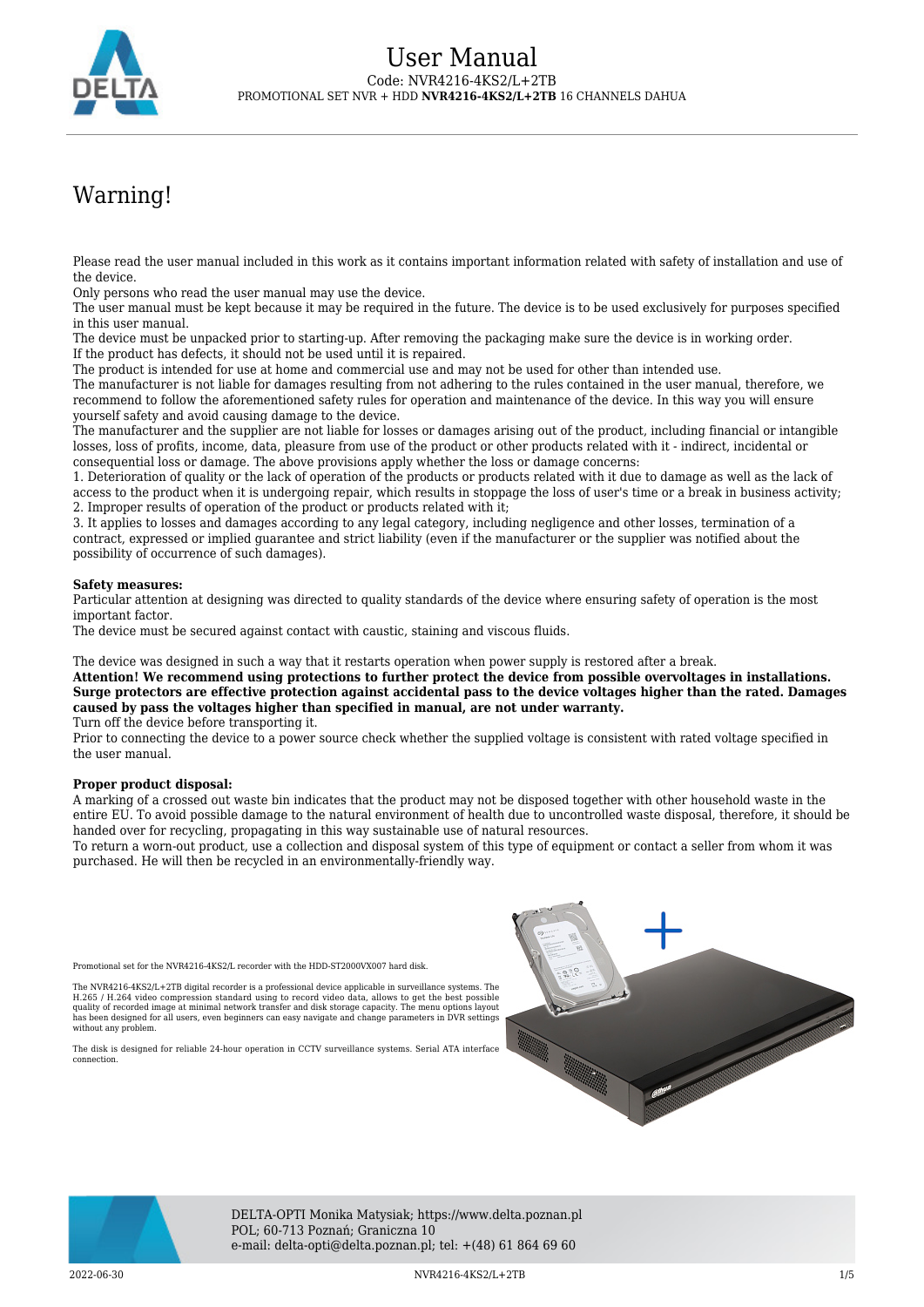

| Standard:                           | TCP/IP                                                                                                                                                                                                                          |  |
|-------------------------------------|---------------------------------------------------------------------------------------------------------------------------------------------------------------------------------------------------------------------------------|--|
| Supported resolutions:              | max. 8.3 Mpx, 4K UHD - 3840 x 2160 px                                                                                                                                                                                           |  |
| Video outputs:                      | 1 pcs HDMI 4K<br>1 pcs VGA                                                                                                                                                                                                      |  |
| Audio support:                      | 16 Channels - Audio from cameras                                                                                                                                                                                                |  |
| Audio inputs:                       | 1 pcs CINCH                                                                                                                                                                                                                     |  |
| Audio outputs:                      | 1 pcs CINCH                                                                                                                                                                                                                     |  |
| Image compression method:           | Smart H.265 / H.265 / Smart H.264 / H.264 / MJPEG                                                                                                                                                                               |  |
| Supported hard drives:              | 2 x 10 TB SATA                                                                                                                                                                                                                  |  |
| Recording modes:                    | Manual, Sensor, Motion detection, Schedule                                                                                                                                                                                      |  |
| Network protocols:                  | HTTP, HTTPS, TCP/IP, IPv4/IPv6, UPnP, SNMP, RTSP, UDP, SMTP, NTP, DHCP,<br>DNS, IP Filter, DDNS, FTP, Alarm Server, IP Search, P2P, ONVIF                                                                                       |  |
| External storage devices backup:    | Backup to USB drive (pendrive, external drive)                                                                                                                                                                                  |  |
| Searching and playback the records: | Records searching: by time and events type. Records playback: forward, backward,<br>fast, slow<br>"Frame by Frame" playback function<br>1/4/9/16 channel synchronous playback                                                   |  |
| Bitrate:                            | 160 Mbps (total)                                                                                                                                                                                                                |  |
| Network functions:                  | Full support via network, Remote records copying, Web Server built-in                                                                                                                                                           |  |
| Mobile phones support:              | Port no.: 37777 or access by a cloud (P2P)<br>• Android: Free application DMSS<br>• iOS (iPhone): Free application DMSS<br>See how to configure the P2P function in Dahua recorders and how to enable the<br>mobile application |  |
| Default admin user / password:      | $admin / -$<br>The administrator password should be set at the first start                                                                                                                                                      |  |
| Default IP address:                 | 192.168.1.108                                                                                                                                                                                                                   |  |
| Web browser access ports:           | 80, 37777                                                                                                                                                                                                                       |  |
| PC client access ports:             | 37777                                                                                                                                                                                                                           |  |
| Mobile client access ports:         | 37777                                                                                                                                                                                                                           |  |
| <b>RTSP URL:</b>                    | rtsp://admin.hasb $@192.168.1.108.554/cam/realmonitor?channel=1$ &subtype=0 -<br>Main stream<br>rtsp://admin:haslo $@192.168.1.108.554$ /cam/realmonitor?channel=1&subtype=1 - Sub<br>stream                                    |  |
| Alarm inputs / outputs:             | 4/2                                                                                                                                                                                                                             |  |
| PTZ control:                        | IP Speed Dome Cameras                                                                                                                                                                                                           |  |
| Motion Detection:                   | ✓                                                                                                                                                                                                                               |  |
| USB:                                | 2 pcs USB 2.0                                                                                                                                                                                                                   |  |

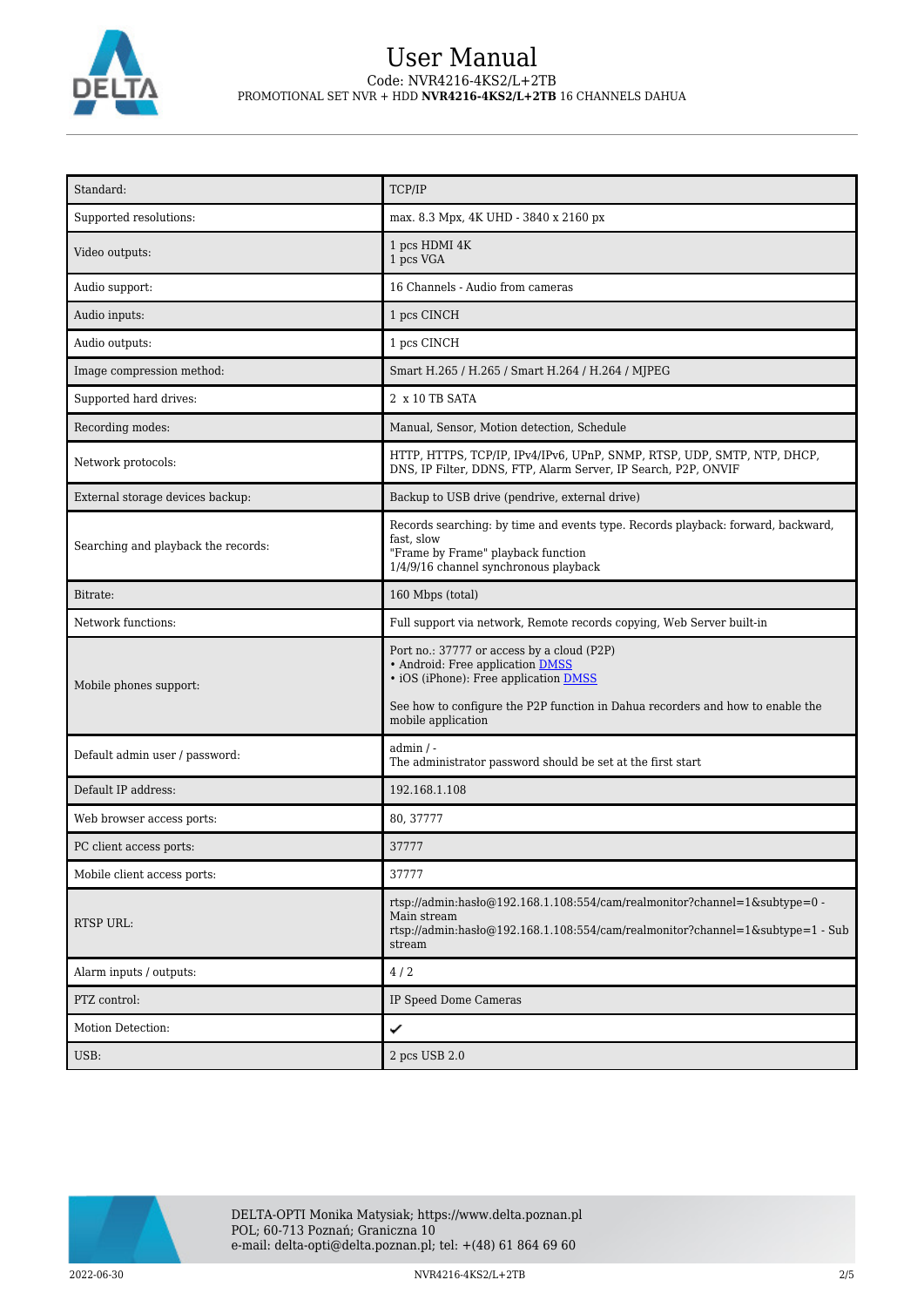

| Main features:                         | Functions are realized in cooperation of the recorder with cameras that support these<br>functions<br>• Advanced peripheral protection functions: intrusion, crossing line with separate<br>rules for vehicles and pedestrians,<br>• classification of people and vehicles,<br>• face detection.<br>• people counting,<br>· SMD PLUS - searching for an object classified as: human, motor vehicle, non-motor<br>vehicle |
|----------------------------------------|--------------------------------------------------------------------------------------------------------------------------------------------------------------------------------------------------------------------------------------------------------------------------------------------------------------------------------------------------------------------------------------------------------------------------|
| Mouse support:                         | ✓                                                                                                                                                                                                                                                                                                                                                                                                                        |
| IR remote controller in the set:       |                                                                                                                                                                                                                                                                                                                                                                                                                          |
| Power supply:                          | 12 V DC / 4 A                                                                                                                                                                                                                                                                                                                                                                                                            |
| Weight:                                | $1.52$ kg                                                                                                                                                                                                                                                                                                                                                                                                                |
| Dimensions:                            | 375 x 282 x 53 mm                                                                                                                                                                                                                                                                                                                                                                                                        |
| Supported languages:                   | Polish, English                                                                                                                                                                                                                                                                                                                                                                                                          |
| Manufacturer / Brand:                  | <b>DAHUA</b>                                                                                                                                                                                                                                                                                                                                                                                                             |
| Guarantee:                             | 3 years                                                                                                                                                                                                                                                                                                                                                                                                                  |
| HDD FOR DVR:                           |                                                                                                                                                                                                                                                                                                                                                                                                                          |
| Capacity:                              | $2$ TB                                                                                                                                                                                                                                                                                                                                                                                                                   |
| Interface:                             | SATA 6 Gb/s                                                                                                                                                                                                                                                                                                                                                                                                              |
| Size format:                           | $3.5$ "                                                                                                                                                                                                                                                                                                                                                                                                                  |
| Technology:                            | • Built-in data recovery function for uninterrupted video streaming<br>• ATA AV Command support - video streams commands support                                                                                                                                                                                                                                                                                         |
| Designed to continuous operation 24/7: | ✓                                                                                                                                                                                                                                                                                                                                                                                                                        |
| Weight:                                | $0.39$ kg                                                                                                                                                                                                                                                                                                                                                                                                                |
| Manufacturer / Brand:                  | <b>SEAGATE</b>                                                                                                                                                                                                                                                                                                                                                                                                           |
| Guarantee:                             | 2 years                                                                                                                                                                                                                                                                                                                                                                                                                  |

DVR:

Front panel:



Rear panel:

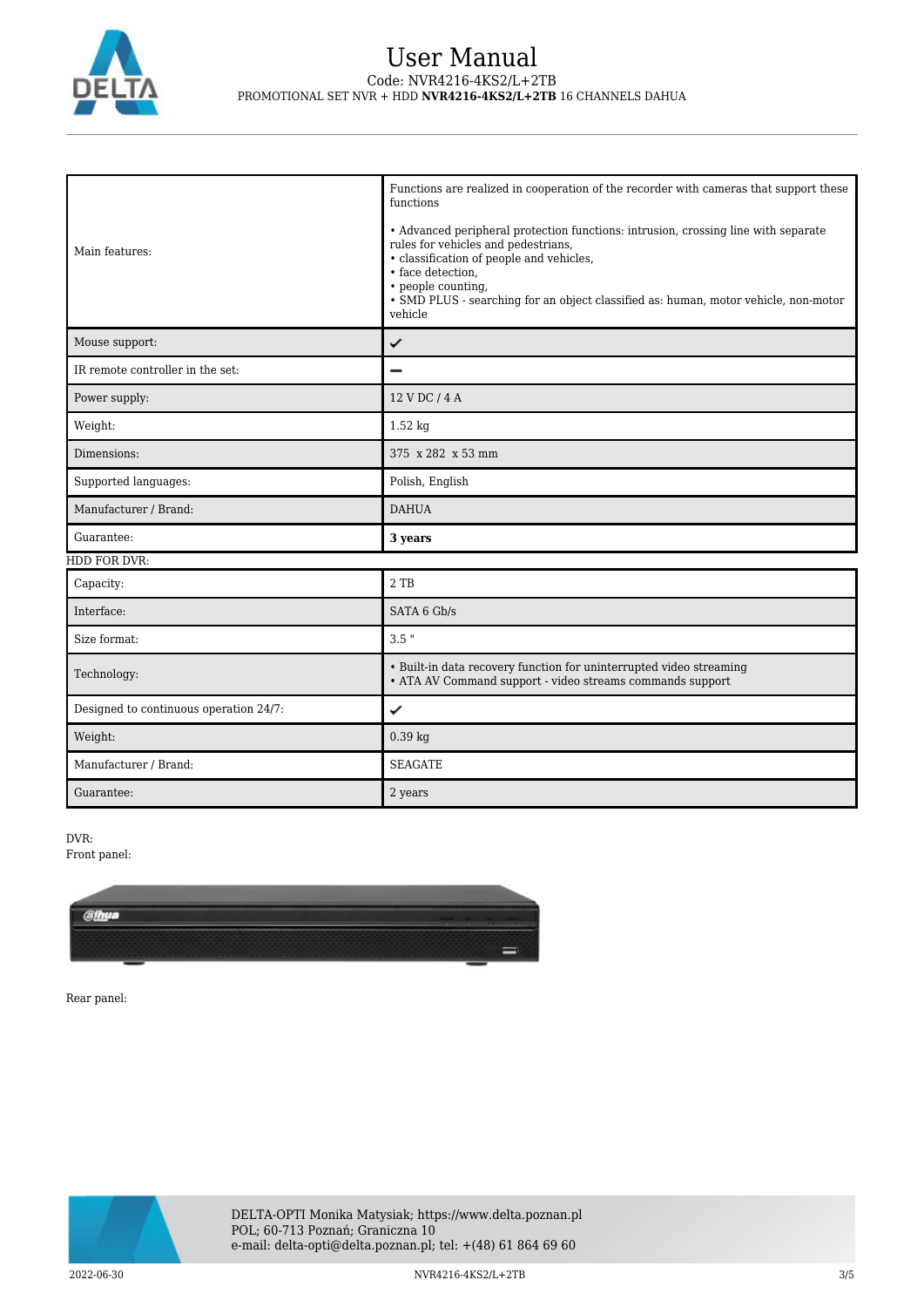



In the kit:



Example captures of device interface:

|                                                 | alhua<br>A similar contract of the<br>the control of the con-<br>n.<br>me and the state<br><b>Mississipations</b><br><b>Bonga</b> (1977) |                                                                                           |
|-------------------------------------------------|------------------------------------------------------------------------------------------------------------------------------------------|-------------------------------------------------------------------------------------------|
| П экономи<br><b>ZYWO</b><br><b>Policinakers</b> | ODTWARZANIE<br>Pinshirls save Lobesce appele.                                                                                            | NOCHETHRANK 1 3, E 9<br>ALABM<br>PRESCRIPCION CONTINUES.<br>Reference Marine (2008) MPTs: |

ь

HDD FOR DVR:

 $\bullet$ 



DELTA-OPTI Monika Matysiak; https://www.delta.poznan.pl POL; 60-713 Poznań; Graniczna 10 e-mail: delta-opti@delta.poznan.pl; tel: +(48) 61 864 69 60

2022-06-30 NVR4216-4KS2/L+2TB 4/5